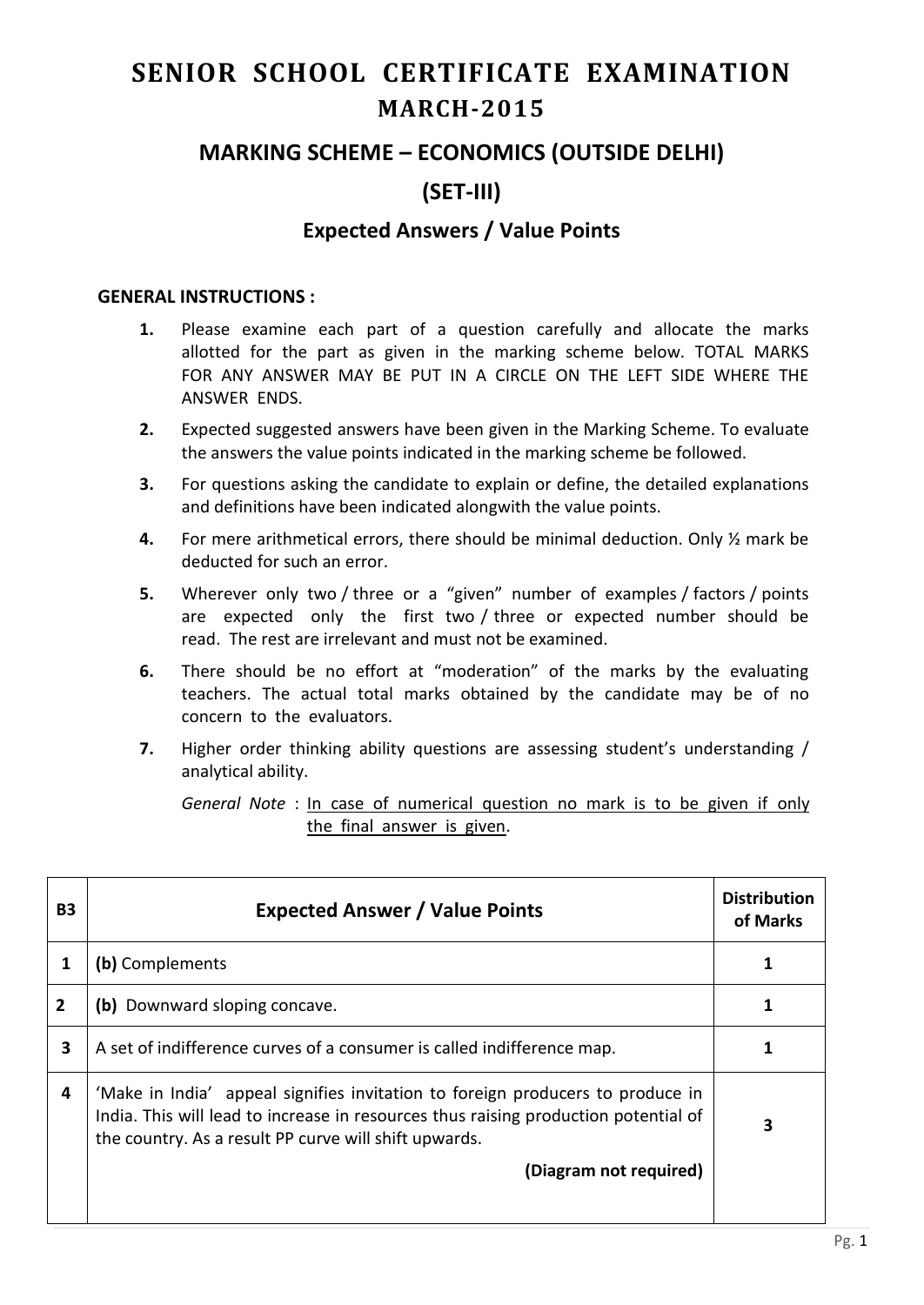|                         |                                                                                                                                                                                                                                                                                     |                       |                | <b>OR</b>                                                                                                                                                                                                                                                                                                                                                                                                                                            |                                  |
|-------------------------|-------------------------------------------------------------------------------------------------------------------------------------------------------------------------------------------------------------------------------------------------------------------------------------|-----------------------|----------------|------------------------------------------------------------------------------------------------------------------------------------------------------------------------------------------------------------------------------------------------------------------------------------------------------------------------------------------------------------------------------------------------------------------------------------------------------|----------------------------------|
|                         | employment.                                                                                                                                                                                                                                                                         |                       |                | Reducing unemployment has no effect on the production potential of the<br>country. It is because production potential is determined assuming full                                                                                                                                                                                                                                                                                                    | 3                                |
|                         |                                                                                                                                                                                                                                                                                     |                       |                | Unemployment indicated that the country is operating below potential.<br>Reducing unemployment simply helps in reaching potential.                                                                                                                                                                                                                                                                                                                   |                                  |
|                         |                                                                                                                                                                                                                                                                                     |                       |                | (Diagram not required)                                                                                                                                                                                                                                                                                                                                                                                                                               |                                  |
| 5                       |                                                                                                                                                                                                                                                                                     |                       |                | When firms in an oligopoly market co-operate with each other in determining<br>price or output or both, it is called co-operative oligopoly. When the firms<br>compete with each other it is called non-co-operative oligopoly.                                                                                                                                                                                                                      | 3                                |
| 6                       | is also correct)                                                                                                                                                                                                                                                                    |                       |                | When government imposes lower limit on a price that may be charged for a<br>particular good or service, it is called minimum price ceiling e.g. price $OP_1$ . At<br>this price the producers are willing to supply $P_1B$ or (OQ <sub>2</sub> ) While consumers<br>demand only $P_1A$ (=OQ <sub>1</sub> ). Unable to sell all they want to sell, the producers may<br>try to illegally sell below the minimum price. (Answer based on minimum wages | $\overline{2}$                   |
|                         |                                                                                                                                                                                                                                                                                     | Price<br>$\rho$<br>P  |                | Surplus<br>6,                                                                                                                                                                                                                                                                                                                                                                                                                                        | 1                                |
|                         | <b>For blind Candidates Only:</b><br>service at a lower price.                                                                                                                                                                                                                      |                       |                | When government imposes a lower limit on a price that may be charged by the<br>producers of a good or service, it is called price floor.<br>Since this price is above the equilibrium price, at this price producers are willing<br>to supply more but the buyers are willing to buy less. This creates surplus in the<br>market. Due to this producers may adopt illegal ways and sell the product or                                               | 1<br>$\overline{2}$              |
| $\overline{\mathbf{z}}$ | The measure of price elasticity of demand has a minus sign because there is<br>inverse relation between price and demand of a normal good, while the<br>measure of price elasticity of supply has plus sign because there is direct<br>relation between price and supply of a good. |                       |                | 3                                                                                                                                                                                                                                                                                                                                                                                                                                                    |                                  |
| 8                       | Good X<br>(Units)                                                                                                                                                                                                                                                                   | Good Y<br>(Units)     | <b>MRT</b>     |                                                                                                                                                                                                                                                                                                                                                                                                                                                      |                                  |
|                         | 0                                                                                                                                                                                                                                                                                   | 10                    |                |                                                                                                                                                                                                                                                                                                                                                                                                                                                      |                                  |
|                         | $\mathbf{1}$                                                                                                                                                                                                                                                                        | 9                     | 1Y:1X          |                                                                                                                                                                                                                                                                                                                                                                                                                                                      |                                  |
|                         | $\overline{2}$                                                                                                                                                                                                                                                                      | 7                     | 2Y:1X          |                                                                                                                                                                                                                                                                                                                                                                                                                                                      |                                  |
|                         | 3<br>$\overline{4}$                                                                                                                                                                                                                                                                 | 4<br>$\boldsymbol{0}$ | 3Y:1X<br>4Y:1X |                                                                                                                                                                                                                                                                                                                                                                                                                                                      |                                  |
|                         | origin.                                                                                                                                                                                                                                                                             |                       |                | Since MRT is increasing, the PP curve will be downward sloping concave to the<br>(Diagram not required)                                                                                                                                                                                                                                                                                                                                              | $1\frac{1}{2}$<br>$1\frac{1}{2}$ |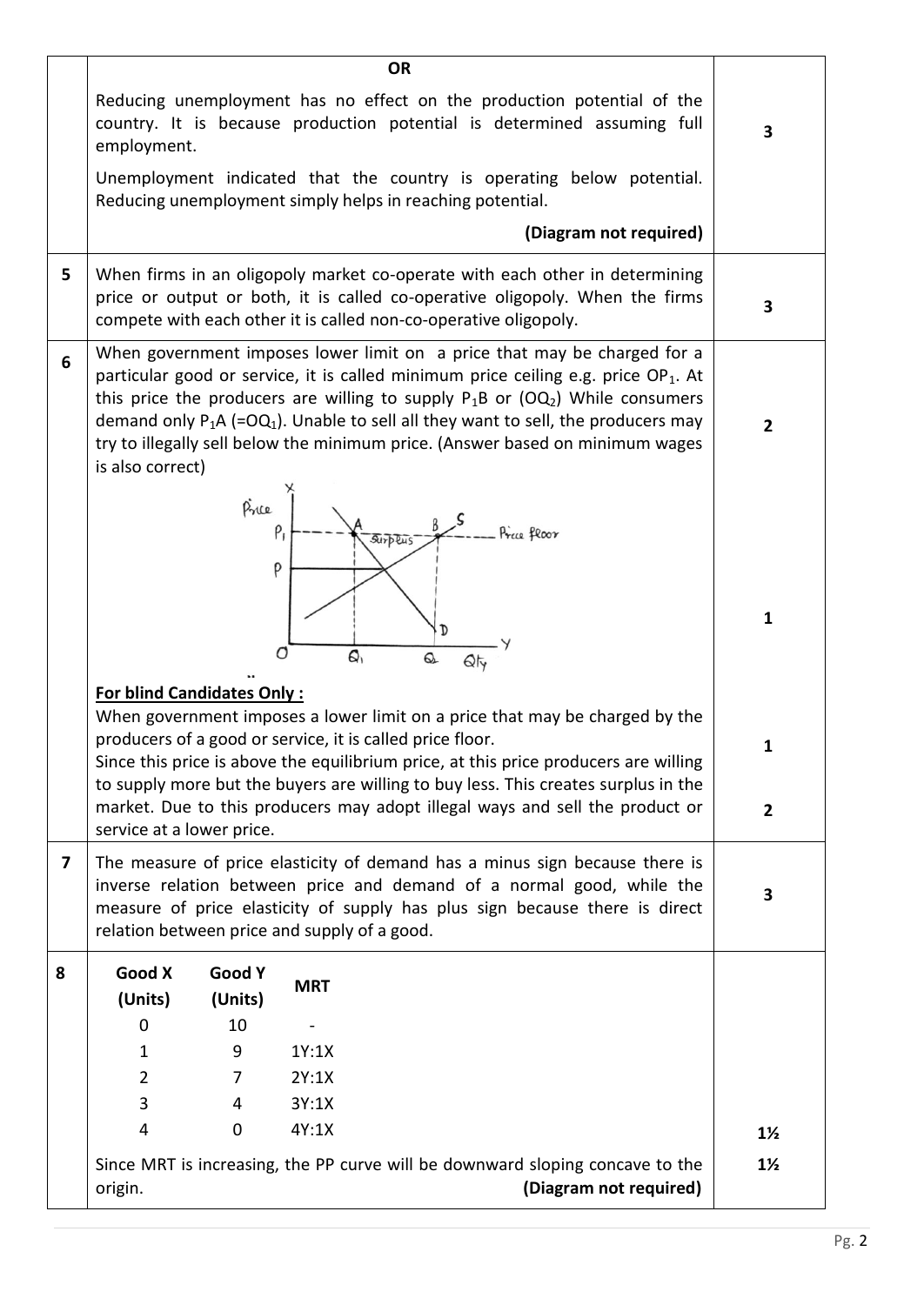| 9  | <b>Price</b>                                                                                                           | Exp.                     | <b>Demand</b>                                                                                                                                                                |                |
|----|------------------------------------------------------------------------------------------------------------------------|--------------------------|------------------------------------------------------------------------------------------------------------------------------------------------------------------------------|----------------|
|    | 8                                                                                                                      | 400                      | 50                                                                                                                                                                           | $1\frac{1}{2}$ |
|    | 10                                                                                                                     | 500                      | 50                                                                                                                                                                           |                |
|    | $\begin{array}{l} E_p = \frac{P}{Q} \times \frac{\Delta Q}{\Delta P} \\ = \frac{8}{50} \times \frac{0}{2} \end{array}$ |                          |                                                                                                                                                                              | 1              |
|    |                                                                                                                        |                          |                                                                                                                                                                              | 1              |
|    | $= 0$                                                                                                                  |                          |                                                                                                                                                                              | $\frac{1}{2}$  |
|    |                                                                                                                        |                          | (No marks if only the final answer is given)                                                                                                                                 |                |
| 10 |                                                                                                                        |                          | (a) AFC falls continuously as more and more output is produced.                                                                                                              | $\overline{2}$ |
|    |                                                                                                                        | more output is produced. | (b) AVC falls initially and after a level of output, starts rising as more and                                                                                               | $\mathbf{2}$   |
|    |                                                                                                                        |                          | <b>OR</b>                                                                                                                                                                    |                |
|    |                                                                                                                        |                          | Average revenue equals Total Revenue divided by the output produced.                                                                                                         |                |
|    | $TR = P \times Q$                                                                                                      |                          |                                                                                                                                                                              | $\mathbf{1}$   |
|    | $AR = \frac{TR}{Q}$                                                                                                    |                          |                                                                                                                                                                              |                |
|    | And $AR = \frac{P \times Q}{Q} = P$                                                                                    |                          |                                                                                                                                                                              | 3              |
| 11 | The Phases are:                                                                                                        |                          |                                                                                                                                                                              |                |
|    | Phase : I MP rises upto A                                                                                              |                          |                                                                                                                                                                              |                |
|    |                                                                                                                        |                          | Phase : II MP falls but is positive i.e. between A and B.<br><b>Phase: III</b> MP falls and is negative i.e. after B                                                         | $1\frac{1}{2}$ |
|    | <b>Reasons</b>                                                                                                         |                          |                                                                                                                                                                              |                |
|    |                                                                                                                        |                          |                                                                                                                                                                              |                |
|    |                                                                                                                        |                          | <b>Phase I:</b> Initially variable input is too small as compared to the fixed input, As<br>production is increased there is specialization of variable inputs and efficient |                |
|    | result MP rises.                                                                                                       |                          | use of the fixed input leading to rise in productivity of the variable input. As a                                                                                           |                |
|    |                                                                                                                        |                          | Phase II : After a level of output a pressure on fixed input leads to fall in                                                                                                | 3              |
|    |                                                                                                                        |                          | productivity of the variable input. MP starts falling but remains positive.                                                                                                  |                |
|    |                                                                                                                        |                          | Phase III : The amount of variable input becomes too large in comparison to the<br>fixed input causing decline in total product. MP becomes negative.                        |                |
|    |                                                                                                                        | M <sub>P</sub>           | Phaset<br>PhaseIII<br>Phase II                                                                                                                                               | $1\frac{1}{2}$ |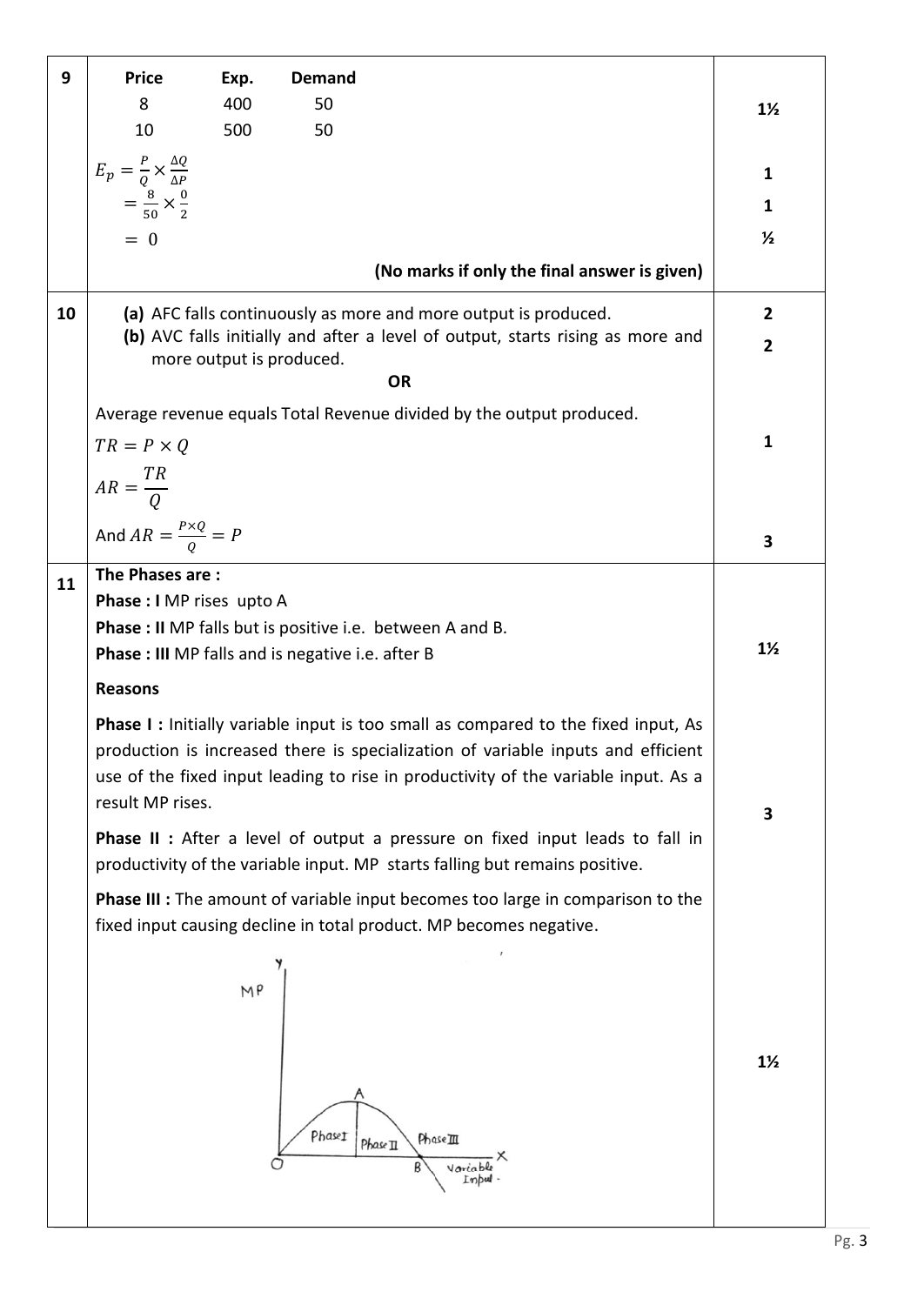| Variable input                                                                                                                              | TP     | <b>MP</b> |                                                                                                                                                                  |                |
|---------------------------------------------------------------------------------------------------------------------------------------------|--------|-----------|------------------------------------------------------------------------------------------------------------------------------------------------------------------|----------------|
| (Units)                                                                                                                                     | (Unit) | (Unit)    |                                                                                                                                                                  | $1\frac{1}{2}$ |
| 1                                                                                                                                           | 6      | 6         |                                                                                                                                                                  |                |
| $\overline{2}$                                                                                                                              | 20     | 14        |                                                                                                                                                                  |                |
| 3                                                                                                                                           | 32     | 12        |                                                                                                                                                                  |                |
| 4                                                                                                                                           | 40     | 8         |                                                                                                                                                                  |                |
| 5                                                                                                                                           | 40     | 0         |                                                                                                                                                                  |                |
| 6                                                                                                                                           | 37     | $-3$      |                                                                                                                                                                  |                |
| <b>Phases:</b>                                                                                                                              |        |           |                                                                                                                                                                  |                |
| (1) TP increases at increasing rate upto 2 units.<br>(2) TP increases at decreasing rate upto 5 units.<br>(3) TP falls from 6 unit onwards. |        |           |                                                                                                                                                                  | $2x3$          |
| <b>Causes:</b>                                                                                                                              |        |           |                                                                                                                                                                  | 3              |
| Same as above                                                                                                                               |        |           |                                                                                                                                                                  |                |
| - Given equilibrium, demand increases.                                                                                                      |        |           |                                                                                                                                                                  |                |
| - Price remaining unchanged, excess demand emerges.                                                                                         |        |           |                                                                                                                                                                  |                |
| - This leads to competition between buyers causing price to rise.                                                                           |        |           |                                                                                                                                                                  |                |
|                                                                                                                                             |        |           | - Rise in price causes fall (contraction) in demand and rise (expansion) in supply.                                                                              |                |
| - The price continues to rise till the market is in equilibrium again.                                                                      |        |           |                                                                                                                                                                  | 6              |
|                                                                                                                                             |        |           | (Diagram not required)                                                                                                                                           |                |
|                                                                                                                                             |        |           | Given $Px = 2$ , $Py = 2$ and MRS = 2, A consumer is said to be in equilibrium when                                                                              |                |
| MRS = $\frac{P_x}{P_y}$                                                                                                                     |        |           |                                                                                                                                                                  |                |
| Substituting the values we find that                                                                                                        |        |           |                                                                                                                                                                  |                |
| $2 > \frac{2}{2}$                                                                                                                           |        |           |                                                                                                                                                                  |                |
| i.e. MRS > $\frac{P_x}{P_y}$                                                                                                                |        |           |                                                                                                                                                                  | 3              |
| Therefore, consumer is not in equilibrium.                                                                                                  |        |           |                                                                                                                                                                  |                |
|                                                                                                                                             |        |           | MRS > $\frac{P_x}{P_y}$ means that consumer is willing to pay more for one more unit of X as                                                                     |                |
| will continue till MRS = $\frac{P_x}{P_y}$ and consumer is in equilibrium.                                                                  |        |           | compared to what the market demands. The consumer will buy more and more<br>of X. As a result MRS will fall due to the Law of Diminishing Marginal Utility. This | 3              |
|                                                                                                                                             |        |           |                                                                                                                                                                  |                |
|                                                                                                                                             |        |           | (Diagram not required)                                                                                                                                           |                |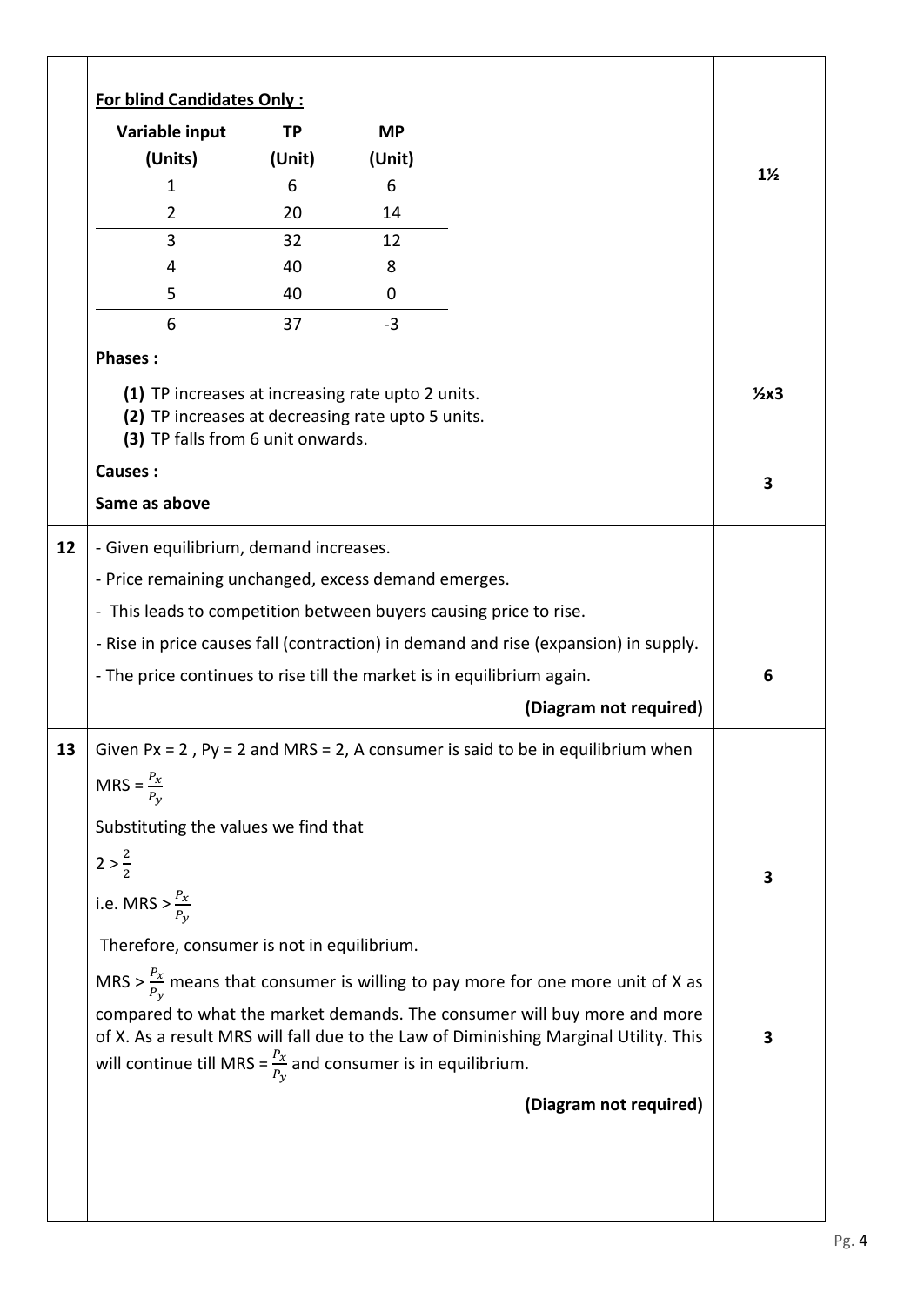|    | <b>OR</b>                                                                                                                                                                                                                                                                      |                |
|----|--------------------------------------------------------------------------------------------------------------------------------------------------------------------------------------------------------------------------------------------------------------------------------|----------------|
|    | Given $P_x = 5$ , $P_y = 4$ and $MU_x = 4$ , $MU_y = 5$ , the consumer will be in equilibrium<br>when                                                                                                                                                                          |                |
|    | $\frac{MU_x}{P_x} = \frac{MU_y}{P_y}$                                                                                                                                                                                                                                          |                |
|    | Substituting values, we find that                                                                                                                                                                                                                                              |                |
|    | $\frac{4}{5}$ < $\frac{5}{4}$ Or $\frac{MU_x}{P_x}$ < $\frac{MU_y}{P_y}$                                                                                                                                                                                                       | 3              |
|    | The consumer is not in equilibrium.                                                                                                                                                                                                                                            |                |
|    | Since per rupee $MU_x$ is lower than per rupee $MU_y$ , the consumer will buy less<br>of x and more of y. As a result due to Law of Diminishing Marginal Utility, $MU_x$<br>will rise and $MU_{\nu}$ will fall till                                                            | 3              |
|    | $\frac{M U_x}{P_x} = \frac{M U_y}{P_y}$<br>(Diagram not required)                                                                                                                                                                                                              |                |
| 14 | The equilibrium conditions are : (i) MC = MR and (ii) MC > MR after equilibrium                                                                                                                                                                                                |                |
|    | Suppose MC = MR condition is not met. Let MC > MR. In this it will I be<br>profitable for the firm to produce more or less depending upon the relative<br>changes in MC and MR till MC = MR. Similarly, if MC < MR it will also be<br>profitable to produce more till MC = MR. | 3              |
|    | Now Suppose 'MC > MR after equilibrium condition is not met' and MC <<br>MR after equilibrium. In this case the firm will not be in equilibrium,<br>because it can increase its profits by producing more.<br>(Diagram not required)                                           | 3              |
|    |                                                                                                                                                                                                                                                                                |                |
|    | <b>SECTION - B</b>                                                                                                                                                                                                                                                             |                |
| 15 | (b) to fall                                                                                                                                                                                                                                                                    | 1              |
| 16 | (d) Fiscal deficit <i>Minus</i> interest payment                                                                                                                                                                                                                               | 1              |
| 17 | (d) the income earners                                                                                                                                                                                                                                                         | 1              |
| 18 | Value of final products the buyers are planning to buy during a given period at a<br>given level of income.                                                                                                                                                                    | 1              |
| 19 | (d) infinity                                                                                                                                                                                                                                                                   | 1              |
| 20 | Fixed Exchange Rate is the exchange rate fixed by the government / central<br>bank and is not influenced by the demand and supply of foreign exchange.                                                                                                                         | $1\frac{1}{2}$ |
|    | Flexible exchange rate is the exchange rate determined by the forces of demand<br>and supply of foreign exchange in the market and is influenced by the market<br>forces.                                                                                                      | $1\frac{1}{2}$ |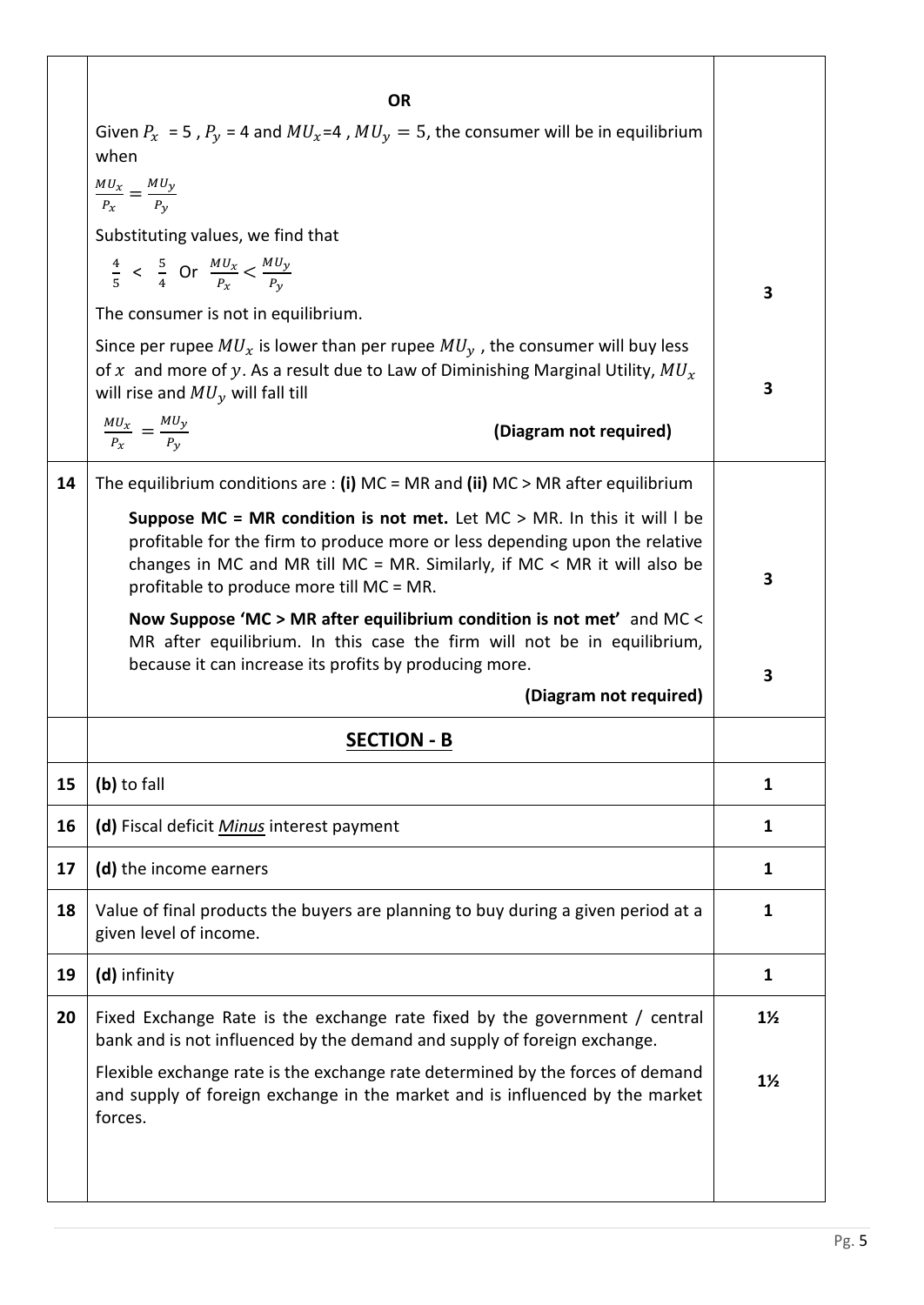|    | <b>OR</b>                                                                                                                                                                                                                                                                                                                                                                                | 3              |
|----|------------------------------------------------------------------------------------------------------------------------------------------------------------------------------------------------------------------------------------------------------------------------------------------------------------------------------------------------------------------------------------------|----------------|
|    | Managed floating exchange rate is the flexible exchange rate with intervention<br>by the central bank through the market for foreign exchange to reduce<br>fluctuations in the rate. When foreign exchange rate is too high, the central<br>bank starts selling the foreign currency from its reserves. When it is too low<br>central bank starts buying foreign currency in the market. |                |
|    |                                                                                                                                                                                                                                                                                                                                                                                          |                |
| 21 | 'Borrowings from abroad' is recorded in the 'capital account' of BOP account<br>because it increases international liability of the country.                                                                                                                                                                                                                                             | $1\frac{1}{2}$ |
|    | It is recorded on the credits side because it brings in foreign exchange into the<br>country.                                                                                                                                                                                                                                                                                            | $1\frac{1}{2}$ |
| 22 |                                                                                                                                                                                                                                                                                                                                                                                          |                |
|    | Real GDP = $\frac{Nominal\ GDP}{Price\ Index} \times 100$                                                                                                                                                                                                                                                                                                                                | $1\frac{1}{2}$ |
|    | Real GDP = $\frac{600}{120} \times 100$                                                                                                                                                                                                                                                                                                                                                  | 1              |
|    | $= 500$                                                                                                                                                                                                                                                                                                                                                                                  | $\frac{1}{2}$  |
|    | (No marks if only the final answer is given)                                                                                                                                                                                                                                                                                                                                             |                |
| 23 | Money supply has two components: Currency and demand deposits with                                                                                                                                                                                                                                                                                                                       |                |
|    | commercial banks. Currency is issued by the central bank while deposits are<br>created by commercial banks by lending money to the people. In this way<br>commercial banks also create money.                                                                                                                                                                                            | $\overline{2}$ |
|    | Commercial banks lend money mainly to investors. The rise in investment in the<br>economy leads to rise in national income through the multiplier effect.                                                                                                                                                                                                                                | $\overline{2}$ |
| 24 | $Y = \overline{C} + MPC(Y) + I$                                                                                                                                                                                                                                                                                                                                                          | $\overline{2}$ |
|    | $= 120 + (1 - 0.2)Y + 150$                                                                                                                                                                                                                                                                                                                                                               | $1\frac{1}{2}$ |
|    | $0.2Y = 270$                                                                                                                                                                                                                                                                                                                                                                             |                |
|    | $Y = 1350$                                                                                                                                                                                                                                                                                                                                                                               | $\frac{1}{2}$  |
|    | (No marks if only the final answer is given)                                                                                                                                                                                                                                                                                                                                             |                |
| 25 | As the banker to the banks, the Central Bank holds a part of the cash reserves<br>of commercial banks. From these reserves it lends to commercial banks when<br>they are in need of funds. Central bank also provides cheque clearing and<br>remittance facilities to the commercial banks.                                                                                              | 4              |
|    | <b>OR</b>                                                                                                                                                                                                                                                                                                                                                                                |                |
|    | The central bank is the sole authority for the issue of currency in the country.<br>It promotes efficiency in the financial system. It leads to uniformity in the<br>issue of currency, and it gives Central Bank control over money supply.                                                                                                                                             | 4              |
|    |                                                                                                                                                                                                                                                                                                                                                                                          |                |